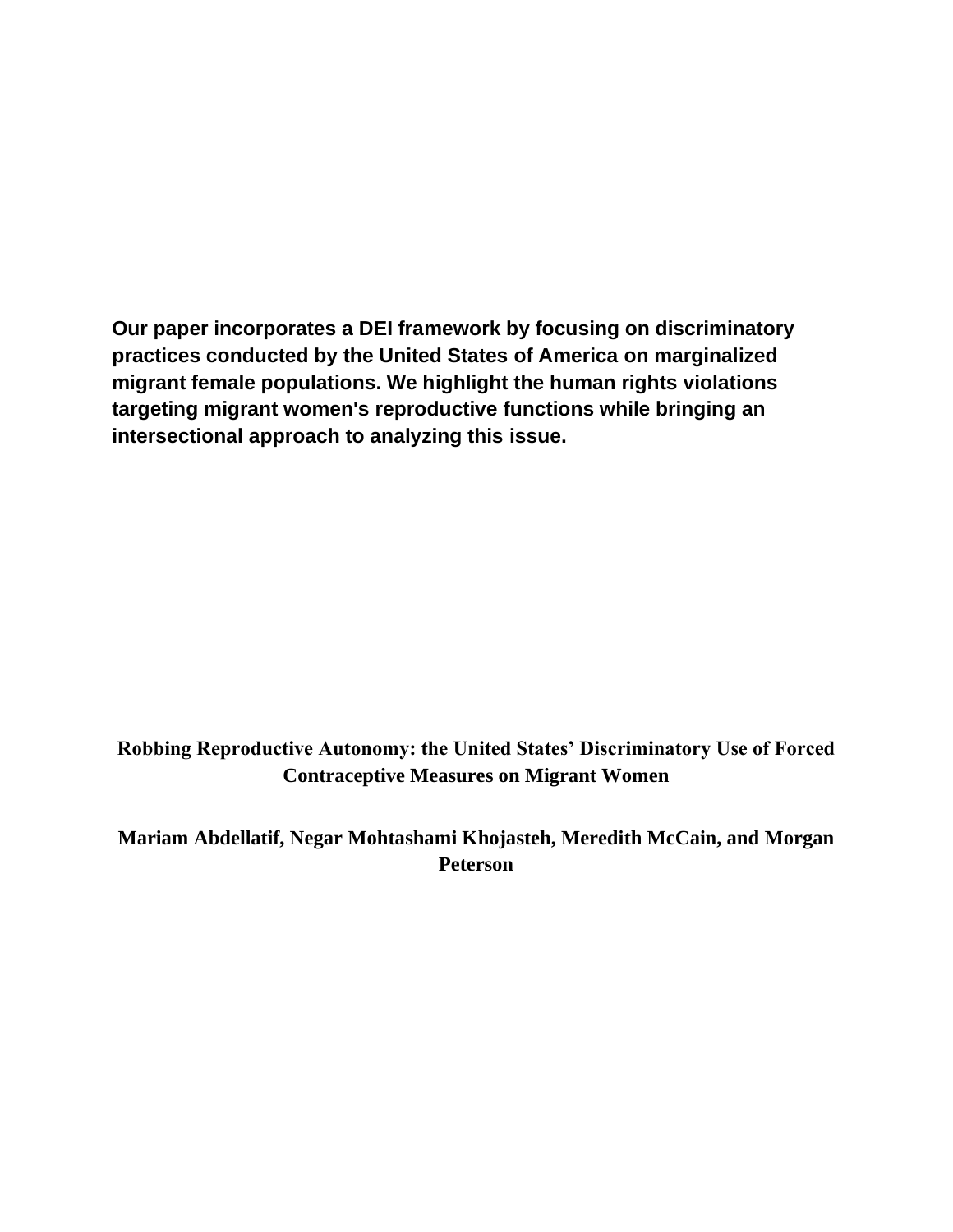In September 2020, United States Immigration and Customs Enforcement (ICE) was accused by a whistle-blower of performing forced sterilization procedures on immigrant women. Reminiscent of a long history of forced sterilizations in the United States, the whistle-blower had described multiple forms of medical abuse including forced hysterectomies on Spanish-speaking immigrant women at the Irwin County Detention Centre in Georgia. She explained that the detained women did not understand the reasons for the surgery, nor the consequences that would occur from undergoing this procedure.<sup>1</sup>

Forced sterilization occurs when the consent was invalid due to lack of proper information, obtained under duress, or when consent was not obtained at all.<sup>2</sup> In the situation of migrant women in a detention facility, the whistle-blower claimed that not only was there lack of informed consent, thus rendering it invalid, but by virtue of the sterilization procedure occurring in a detention center, there is an implied level of duress where consent cannot be obtained. According to the American College of Obstetricians and Gynaecologists' Committee on Ethics, "the coercive nature of the prison environment undermines a person's ability to give meaningful consent to the irreversible destruction of fertility".<sup>3</sup>

Involuntary sterilization procedures are generally a manifestation of intersectional discrimination experienced by society's most marginalized people based on race, class, disability and/or nationality.<sup>4</sup> As a patriarchal practice seeking to govern women's bodies, involuntary sterilization has been legitimized by eugenics discourse aiming to control 'unhealthy' birth rates of vulnerable populations of women. Women who are deemed 'undesirable' or 'unworthy' of reproducing have been controlled through forced sterilization. Forced sterilization organizes individuals into hierarchies of who is 'allowed' and desired to reproduce, with the fertility of white, mentally-healthy women encouraged and the reproduction of women of color, indigenous women and poor women controlled through coercive measures. Historically, it has not only been extremely racialized where women of color were targeted, but forced sterilizations have occurred as a patriarchal control of female bodies to reflect the needs of the labor market.<sup>5</sup> This is further reflected in population control policies that come from the United States as recommendations to post-colonial States such as South Africa or Peru, where "'Third World' women's reproductive capacities are manipulated in response to market forces or the need or lack of need for labour".<sup>6</sup> The historical context inevitably leads one to question the precise reasons for forced sterilization in the United States, and more particularly why it is still happening to migrant women in modern-

<sup>1</sup> Amiri, Brigitte, (2020), "Reproductive Abuse is Rampant in the Immigration Detention System," *American Civil Liberties Union*

<sup>&</sup>lt;sup>2</sup> American College of Obstetricians and Gynaecologists' Committee on Ethics, (2017), "Sterilization of Women: Ethical Issues and Considerations."

<sup>&</sup>lt;sup>3</sup> Ibid.

<sup>4</sup> Sifris, Ronli, (2016), "The involuntary sterilisation of marginalised women: power, discrimination, and intersectionality," *Griffith Law Review* 25: 1-26.

<sup>5</sup> Kuumba, Monica Bahati, (1993), "Perpetuating Neo-Colonialism through Population Control: South Africa and the United States," *Africa Today Health Issues in Africa* (3rd Qtr., 1993) 40.3. 6 Ibid 1.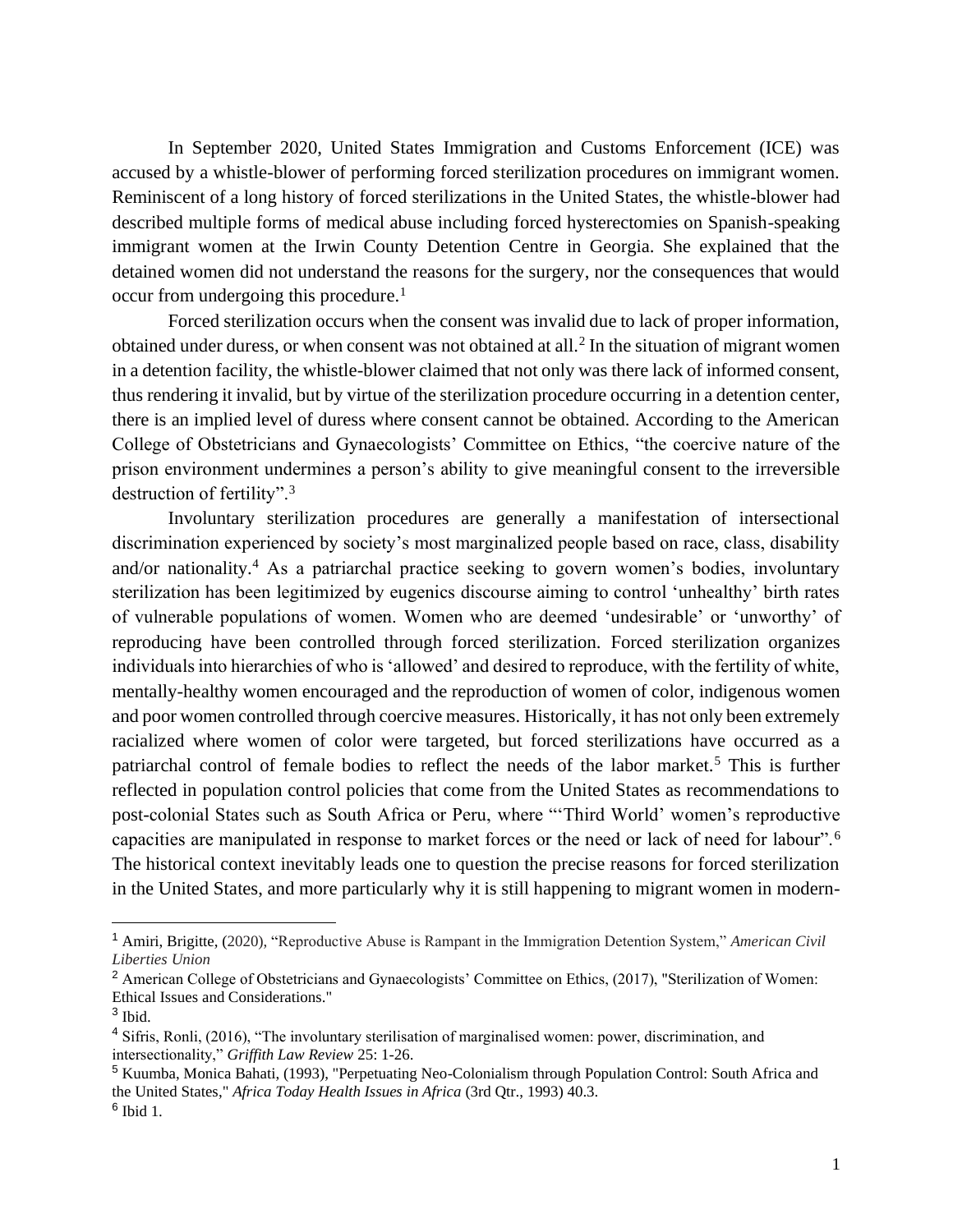day America. Our research question is *what are the underlying reasons for the United States to conduct forced contraceptive measures against migrant women?* With this research question, we have also taken the opportunity to explore the intersectional implications of these abusive measures on migrant women. From the literature and our interpretation of U.S. immigration practices, we have determined that there are two distinct categories of reasoning for the United States' use of forced contraceptive measures: economic and social, where capitalist, racist, and sexist sentiments have legitimized current policies. To answer our research question, we use a qualitative, theoretical analysis to understand the reasons why the United States would conduct forced sterilizations on migrant women. Thus, we employ two relevant theories: Michel Foucault's theory of biopower and its intersection with Marxist feminist theory.

First, our paper will outline what forced sterilization is and the occurrences of this practice throughout the world. We then shift our focus to the United States' historical usage of forced sterilization measures. After describing the historical background of these measures, we will explain the United States' discriminatory behavior through the lens of Michel Foucault's theory of biopower and Marxist-Feminist theory. Through the deployment of these theories, we found the most evidence for economic motivations and social prejudices legitimizing the practice of forced contraceptive measures in the United States.

## *Background*

Forced and coerced contraceptive measures are those which are conducted on one's body "without full, free and informed consent".<sup>7</sup> Such undesired "interventions where the intention is to limit fertility – for example tubal ligation and vasectomy – but also...situations where loss of fertility is a secondary outcome," have been described as "involuntary, coercive and/or forced practice" sterilizations and contraceptive measures by human rights organizations.<sup>8</sup> Forced sterilization is hardly a new phenomenon. It "occurs when people are sterilized without their knowledge or in the absence of their informed consent".<sup>9</sup> Women who are deemed "undesirable" or "unworthy" of reproducing have often been othered and controlled through forced sterilization.

Forced sterilization can occur under three conditions. First, it can happen when a woman is pressured into the procedure under a stressful situation. This is the type of coerced consent that can happen in American prison systems, where women inmates may be given little power to choose whether they want the procedure, as occurred in California state prisons. The second situation where forced sterilization occurs is when a woman is coerced to sign a consent form without being given all of the information about the procedure. In this scenario, her consent would be considered invalid.<sup>10</sup> The final situation where forced sterilization can occur is when the woman is not asked

<sup>7</sup> World Health Organization, (2014) "Eliminating forced, coercive and otherwise involuntary sterilization: An interagency statement," *OHCHR, UN Women, UNAIDS, UNDP, UNFPA, UNICEF* and *WHO*: 1. <sup>8</sup> Ibid.

<sup>9</sup> Soohoo, Cynthia and Diaz-Tello, Farah, (2018), Torture and Ill-Treatment: Forced Sterilization and Criminalization of Self-Induced Abortion, *Gender Perspectives on Torture: Law and Practice (Center for Human Rights and Humanitarian Law Anti-Torture Initiative 2018)*: 282

<sup>10</sup> Patel, Priti, (2017), "Forced sterilization of women as discrimination," *Public Health Reviews* 38, no. 15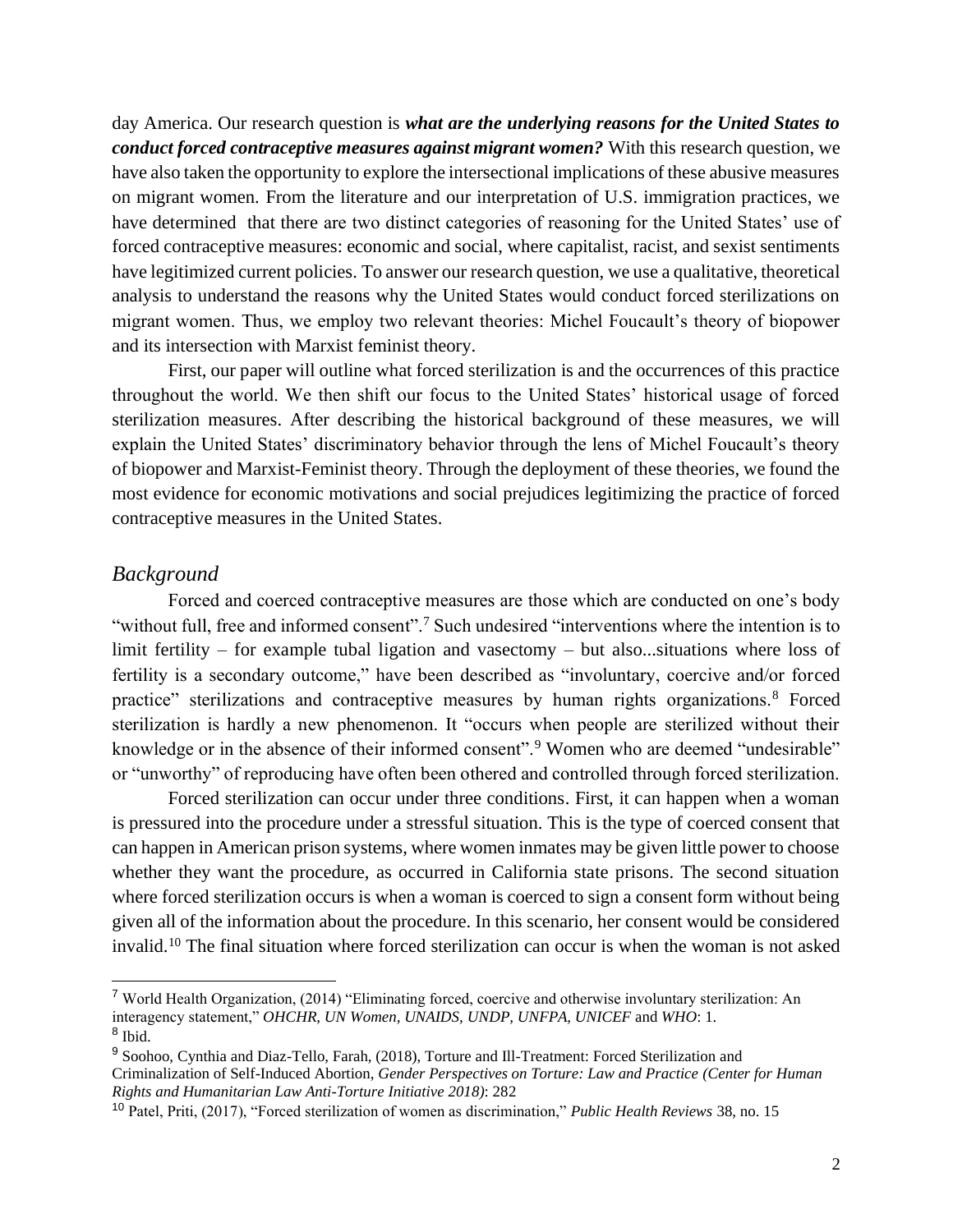about whether she wants the sterilization procedure. Instead, her ability to choose is taken away from her because the medical professionals complete the procedure without her consent. This usually occurs while a woman receives a cesarean section or shortly thereafter. In this scenario, the woman is sometimes informed of the procedure or she discovers what has been done to her years later. The latter two scenarios can easily occur with immigrant women who are not provided with full information on the procedure in their native language or who aren't even presented with options.

While sterilization is used by both men and women alike as a voluntary form of contraception, forced sterilization is particularly alarming as it violates numerous fundamental human rights, from the rights to health and to found a family, to the right to privacy.<sup>11</sup> To demonstrate the extent of this phenomenon, "From the 1930s through the 1980s, Japan, Canada, Sweden, Australia, Norway, Finland, Estonia, Slovakia, Switzerland, and Iceland all enacted laws providing for the coerced or forced sterilization of mentally disabled persons, racial minorities, alcoholics, and people with specific illnesses."<sup>12</sup> More recently, there have been cases documented worldwide, from the US and Chile to South Africa and Hungary.<sup>13</sup>

Since the early 20th century, the phenomenon of forced sterilizations in the United States has been ongoing and widespread. According to the American College of Obstetricians and Gynecologists' Committee on Ethics, between 1909 and 1979, American doctors conducted over 60,000 forced sterilizations, which were a part of a larger government program.<sup>14</sup> This program was connected to the legacy of eugenics in the United States whereby marginalized populations, such as low-income women of color, were often targeted when American doctors conducted forced sterilizations. American policy in the 20th century inhibited low-income women from becoming well-informed about their contraceptive options, thus leading to forced sterilizations.<sup>15</sup> The practice of forced sterilizations has continued into the 21st century, particularly in American prisons. Between 2006 and 2010, more than 140 incarcerated women in California underwent coerced or forced sterilizations.<sup>16</sup> Even though these women signed consent forms, many women later stated that the sterilization procedure was undesired and that there was significant pressure by both the doctors and the prison administration to have this procedure done. The situation faced by these incarcerated women is not unlike what has recently occurred in immigrant detention centers in the United States.

In the context of migration, forced sterilizations have been performed on immigrant women in the United States, with a lack of informed consent arising from language and cultural barriers, or even outright coercion. The recent revelations of forced sterilizations in ICE detention centers

<sup>11</sup> World Health Organization, "Eliminating forced, coercive and otherwise involuntary sterilization."

<sup>12</sup> Patel, Priti, (2017), "Forced sterilization of women as discrimination," *Public Health Reviews* 38, no. 15.

 $13$  Ibid.

<sup>14</sup> American College of Obstetricians and Gynaecologists' Committee on Ethics, "Sterilization of Women: Ethical Issues and Considerations."

 $15$  Ibid.

 $16$  Ibid.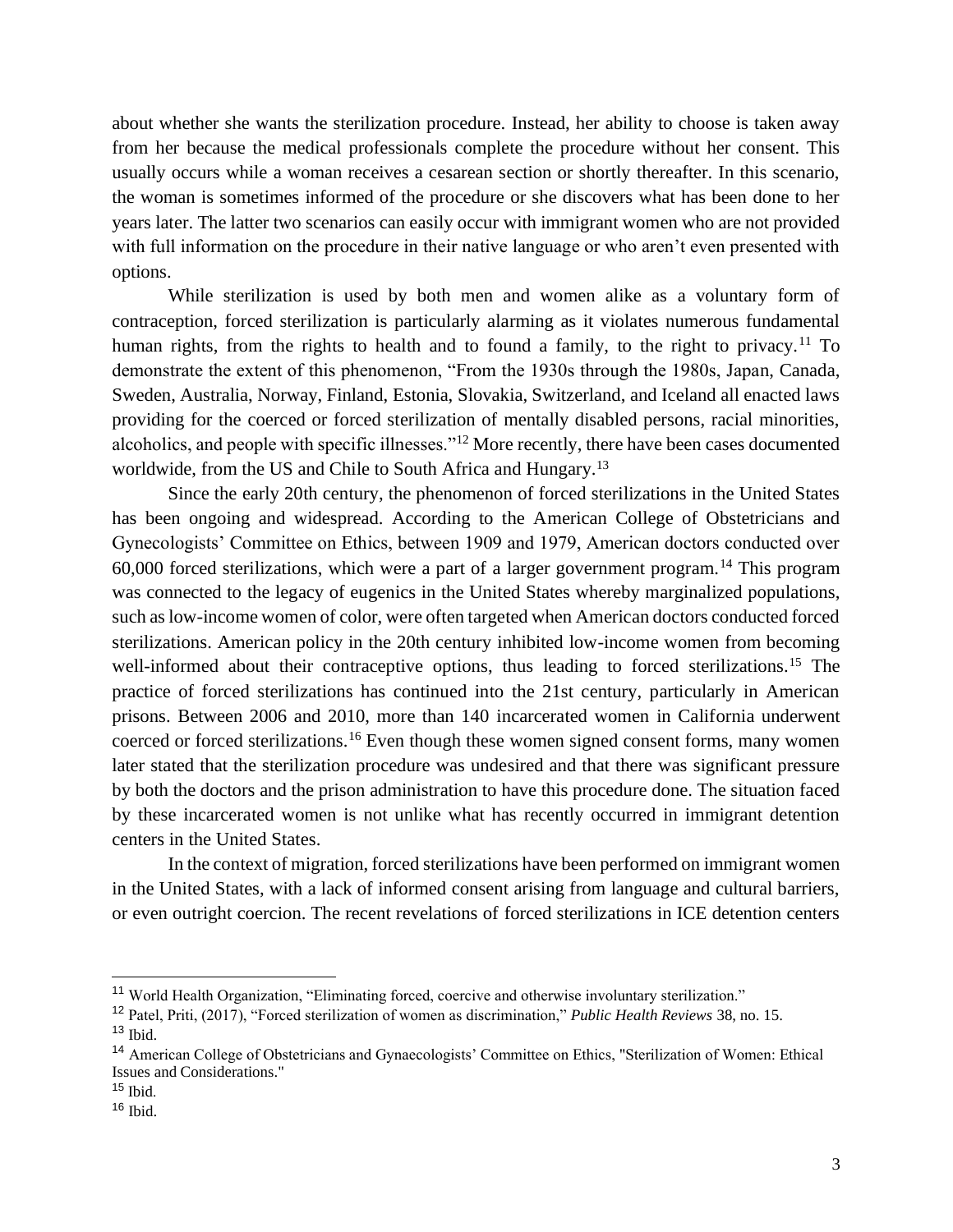in the US are part of a broader phenomenon of manipulating, othering, and abusing migrant women in many countries.

To understand why the United States would undergo such measures, it is important to know the underlying theories that explain discriminatory behavior that would cause migrant women to be targeted for forced contraceptive measures. Michel Foucault's theory on biopower and Marxistfeminist literature provide explanations for such discriminatory behavior by the United States. Michel Foucault's theory of biopower helps explain states' discriminatory behavior vis à vis forced and coerced contraceptives. According to Foucault, biopower is defined as "the political control over life and living beings".<sup>17</sup> Biopower involves the management of populations, which are "a large multiplicity without assignable limits".<sup>18</sup> This management has resulted in states undergoing statistical analysis of human populations including births, deaths, and marriages so that the state can influence the rise and fall of populations existing in its territory.<sup>19</sup> Foucault's theory stated that European states have utilized invasive population control policies to target the human body in order to control and cultivate reproduction<sup>20</sup>. Through biopower, the state approaches populations as a collective, biological body where it exerts control over which populations will be useful, thus also controlling various populations' reproduction.<sup>21</sup> This is where racism arises because state doctrine can grow to separate the biologically "degenerate" groups in order to eliminate or curtail the size of these populations. The state will also then determine which population needs to be protected, prompting the protection of the "desirable" population's health.<sup>22</sup> The state has power over the populations contained in its territory because, according to Foucault, the sovereign power has "the right to decide life and death".<sup>23</sup> The power of the right to decide life and death was not given to the sovereign by the people, but the sovereign assigned such power of managing life to itself.<sup>24</sup> This assigned power renders the state able to control immigrant bodies in whatever manner it sees fit. The state will try to shelter its desired population from "undesirable" immigrant populations by prioritizing policies that separate the two populations and that minimize the incorporation of the undesired immigrant population. Therefore, the state will also pursue efforts to govern this population's reproduction by utilizing forced or coerced contraceptive measures. As a result, the body of a migrant woman becomes "an object of ongoing surveillance and management."<sup>25</sup> In the state's efforts to curtail the size of the undesired population, the migrant

<sup>&</sup>lt;sup>17</sup> Foucault, Michel, (1978-79), The Birth of Biopolitics: Lectures at the College de France, trans. Michel Senellart, Basingstoke: Palgrave Macmillian, 259-60.

<sup>18</sup> Deleuze, (1986), Lectures de Cours sur Michel Foucault

<sup>19</sup> Nail, T. (2016). Biopower and control. *Between Deleuze and Foucault*, 247-263.

<sup>&</sup>lt;sup>20</sup> Albert, Gwendolyn, and Marek Szilvasi, (2017), "Intersectional discrimination of Romani women forcibly sterilized in the former Czechoslovakia and Czech Republic." *Health and human rights* 19, no. 2 : 23.

<sup>21</sup> Inda, Jonathan Xavier, (2002) "Biopower, reproduction, and the migrant woman's body," *Decolonial Voices: Chicana and Chicano cultural studies in the 21st century*: 98-112.

<sup>22</sup> Ibid.

<sup>23</sup> Ibid.

 $24$  Ibid.

<sup>25</sup> Ibid.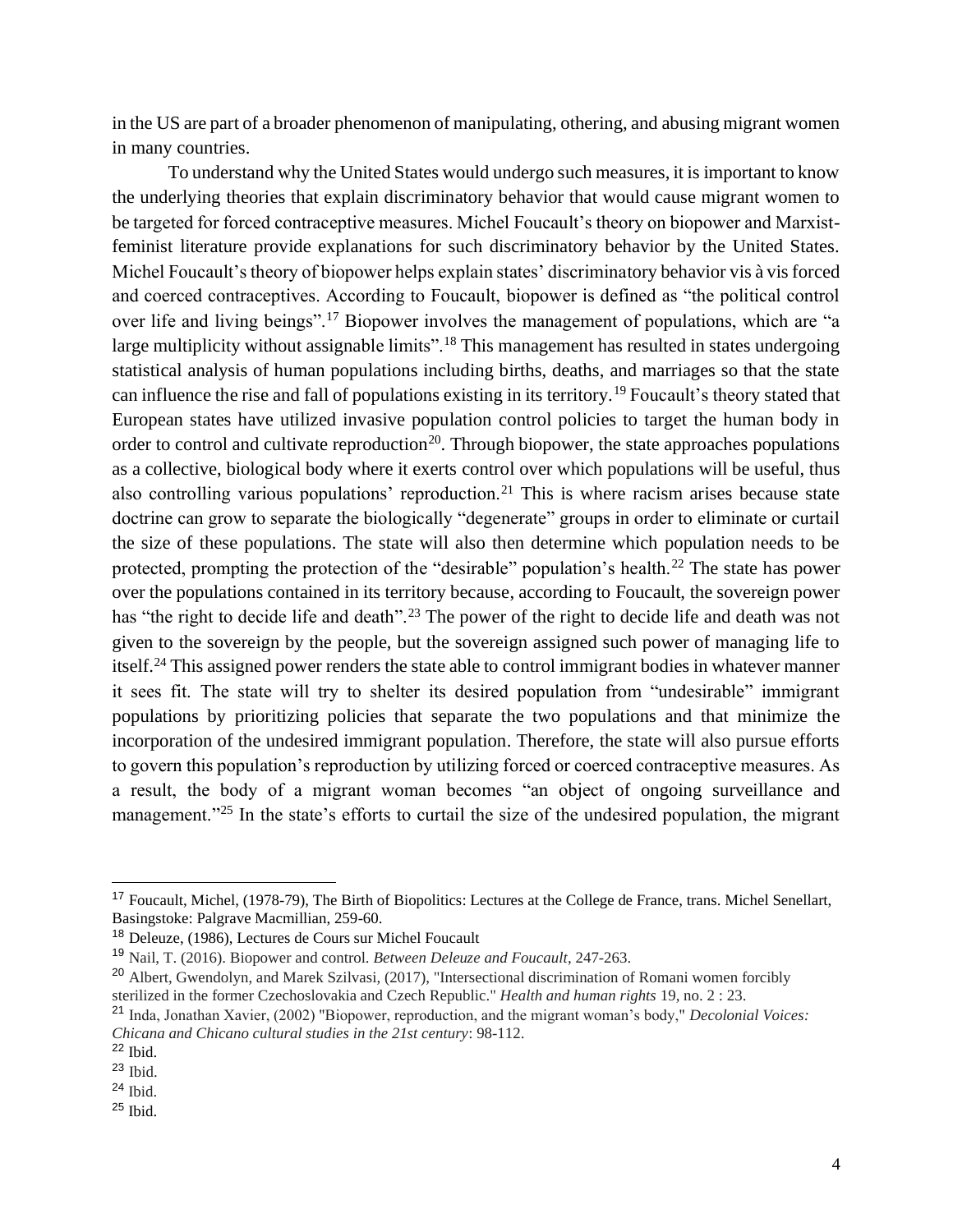woman will not have complete control over her capacity to reproduce. Her decreased control may result in forced contraceptive measures being conducted.

Silvia Federici, a Marxist-Feminist academic, builds upon Foucault's theory of biopower, arguing that forced sterilization is not only an extension of the control of the State, but rather of the patriarchal capitalist system. Forced sterilization has been used against women who did not obey the patriarchal order to punish them and make other women comply, which in turn was created to strengthen the capitalist economy. Federici explored the ways in which sexually promiscuous women, a threat to the patriarchal order, were forced into mental asylums and portrayed as 'feebleminded' where they were then subjected to forced sterilisation procedures.<sup>26</sup> A case that exemplifies this is Buck v. Bell (1927), where the US Supreme Court upheld eugenics laws, with the former justice Oliver Wendell Holmes stating that 'Three generations of imbeciles are enough'.<sup>27</sup> Federici further argues that women are used as vassals by capitalism in order to reproduce new generations of workers.<sup>28</sup> In essence, within a Marxist-Feminist framework, forced sterilization is a method of patriarchal control of women's sexual activities in order to ensure their compliance to not only reproduce the next generation of laborers, but to stay at home and undertake unpaid domestic labour duties and raise new, productive members of society.<sup>29</sup> By controlling women's sexual promiscuity, declaring those that did not obey mentally unfit, and legalizing the forced sterilization of these 'wayward' women, the total patriarchal and capitalist control was complete.

Within the theoretical framework of Marxism-Feminism, we can deduce that the institution of capitalism relies on the exploitation of women of color, whether that be through slavery or modern-day exploitation of female migrant workers in order to contribute to the labor market as well as reproduce the commodity of labor through childbearing.

Economic inequities may help us better understand why states use forced and coerced contraceptive measures against migrant women. The phenomenon of rapid global demographic growth since the end of World War II due to the combination of longer life expectancies and increased birth rates, especially in developing countries, has created a global demographic growth rate of 1.1% per year, as opposed to 0.5% per year before World War II.<sup>30</sup> This demographic growth, combined with unmatching resource availability, has generated significant challenges in terms of wealth and resource distribution. Family planning programs stem from a neo-Malthusian vision of demographic growth being a hindrance to socio-economic development.<sup>31</sup>

<sup>26</sup> Federici, Silvia, (2018), "Witches, Witch-hunting and Women," *New Frame*.

<sup>&</sup>lt;sup>27</sup> Paul, Julius, (1965), "" . . . Three Generations of Imbeciles are Enough . . .": State Eugenic Sterilization in American Thought and Practice," Buck v Bell Documents, Paper 95.

<sup>28</sup> Federici, Silvia, (2018), "Witches, Witch-hunting and Women," *New Frame*.

<sup>29</sup> Ibid.

 $30$  The World Bank (2021), "Population Growth (annual %)"

<sup>31</sup> Komu, E., (2015) "Family planning and population control in developing countries: Ethical and sociocultural dilemmas," *Online Journal of Health Ethics*.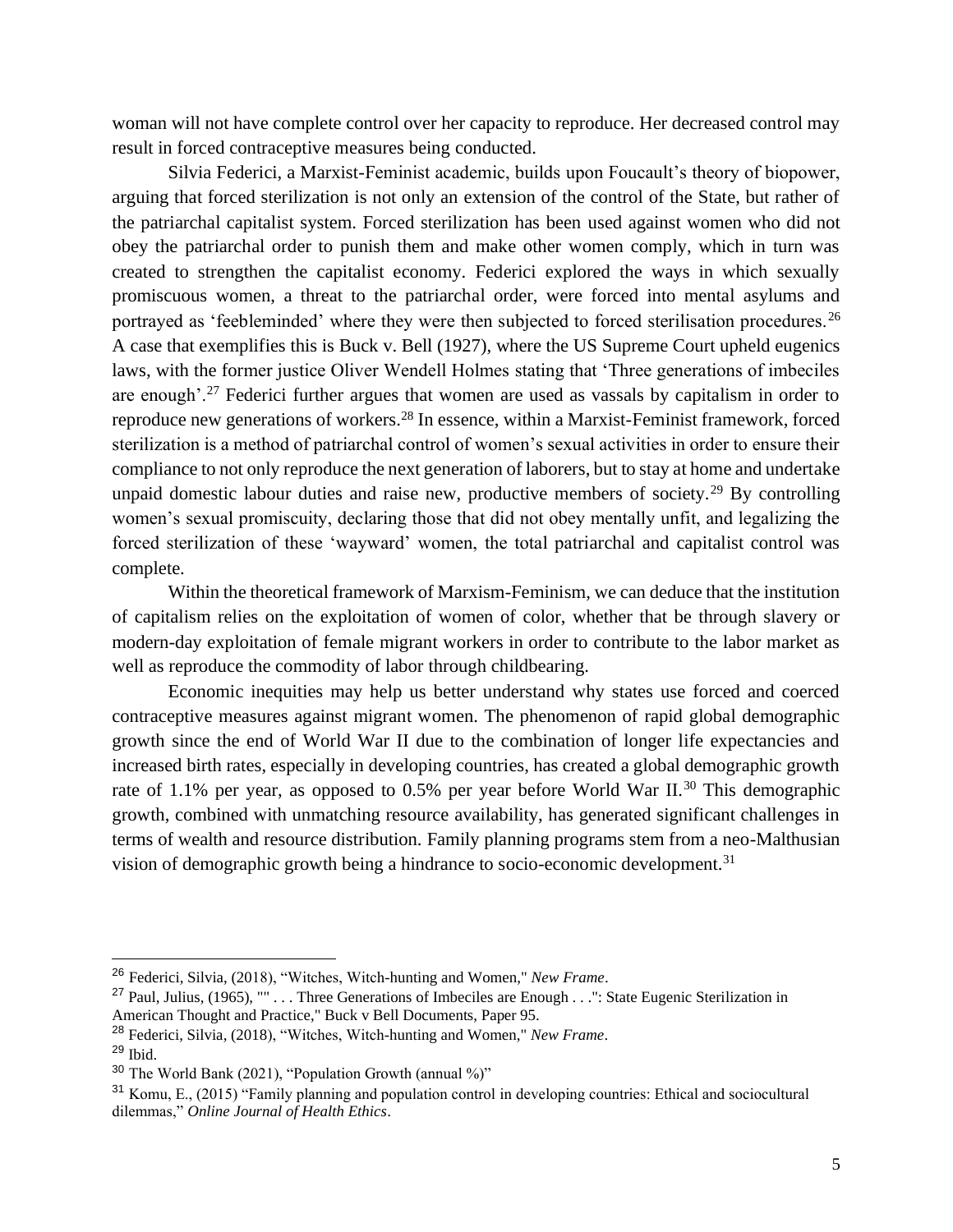### *Case Study: United States*

The United States has largely contributed to the mostly foreign-funded family planning programs in developing countries. US involvement in population control programs overseas was revealed in the Kissinger Report of 1974 on the "Implications of Worldwide Population Growth For U.S. Security and Overseas Interests", a document declassified by the White House in 1989.<sup>32</sup> The Kissinger report highlights the risk of serious famines across the poorest regions in the world and the negative impact of population growth on quality of life, long-term food production capacity, and the environment. Population growth is also considered by the report as an obstacle to economic development. The Kissinger report considered global population growth to be an issue and recommended action towards the reduction of fertility rates, even setting a goal for the reduction of the global demographic growth rate by half through "greatly intensified" population control programs implemented by the US Agency for International Development (USAID), the World Population Plan of Action and United Nations agencies including the UN Population Fund, which received significant American funding. These recommended population control programs, concentrated in the fastest-growing developing countries, encompass direct assistance for family planning services, information, and technology, as well as the integration of population factors and programs into countries' development planning. The Kissinger report also recommended the creation of conditions favorable to the reduction of fertility rates, such as reducing infant mortality, increasing female education and workforce participation, and educating new generations "on the desirability of smaller families".<sup>33</sup>

The recommendations of the Kissinger report have been largely implemented, notably through the USAID family planning and reproductive health program, which constitutes "the world's largest bilateral donor of family planning assistance".<sup>34</sup> The program encompasses 31 developing countries mainly located in sub-Saharan Africa and Southern Asia, where the use of contraceptives, based on "voluntarism and informed choice", has increased to reach 32 percent in beneficiary countries. Several scandals have nonetheless enveloped the USAID family planning and reproductive health program, including accusations of supporting the forced sterilization of women in several countries. In 2000, evidence was found that the Peruvian government used 10 million dollars of funding provided by USAID within the framework of the family planning and reproductive health program for the forced sterilization and coerced abortion of 300,000 indigenous and poor women in the country.<sup>35</sup> Indigenous Peruvian women are still in the midst of

<sup>32</sup> US National Security Council, (1974), "Implications of Worldwide Population Growth For U.S. Security and Overseas Interests (The Kissinger Report)."

 $33$  Ibid.

<sup>34</sup> USAID, (2020), "Family Planning and Reproductive Health Program Overview," *United States Agency for International Development*.

 $35$  Mosher S. W., (2019), "How Peru forced poor women to get sterilized — and robbed one mother of her life", *New York Post*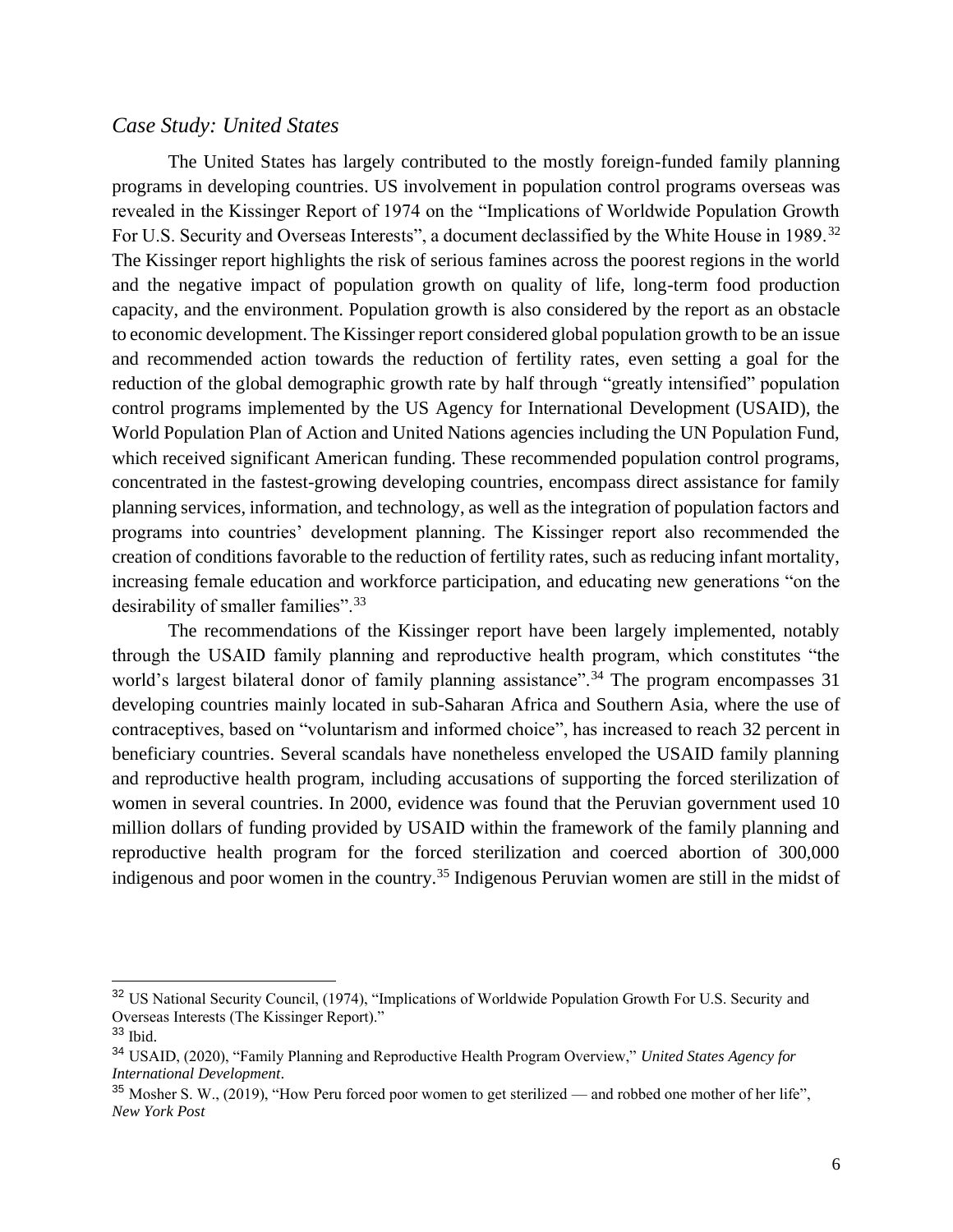a 25-year long legal battle against the Peruvian government for the massive sterilization campaign targeting them in the 1990s.<sup>36</sup>

Moreover, the United States has actively supported the creation and launch of UN agencies implementing family planning programs, such as the UN Population Fund in 1969, to which the United States was the fourth largest donor in 2015.<sup>37</sup> US funding to the UNFPA was discontinued by the Trump Administration in 2017, in a letter by the State Department accusing UNFPA of supporting and participating "in the management of, a program of coercive abortion or involuntary sterilization" in China, which the UNFPA contested.<sup>38</sup>

In addition to the American government, American NGOs and foundations such as IntraHealth International<sup>39</sup> and the Bill & Melinda Gates Foundation<sup>40</sup> are involved in the implementation of family planning policies in sub-Saharan African and South Asian countries through policy enhancement, advocacy, the investment in new contraceptive methods, research, the promotion of accountability and the monitoring of performance.

The acceptance and implementation of family planning policies are sometimes driven by a realization of the necessity of population control for development purposes, but it can also be motivated by foreign pressure. Numerous developing countries are dependent on international financial institutions such as the World Bank and the International Monetary Fund, and the implementation of family planning policies is sometimes considered as a method to improve their credit rating.<sup>41</sup> The family planning policies conducted by the United States in developing countries align with current American immigration practices aiming to reduce "undesirable" immigrant populations through forced and coerced contraceptive measures.

In terms of migration to the United States, the American government has tried to control the reproduction of migrant women coming into the United States. Migrant workers are encouraged to come to the United States as they are fundamental contributors to the American economy. In 2018, migrant workers made up 20% of low-wage workers in the United States despite making up a total of 14% of all workers.<sup>42</sup> Migrant women in particular earn substantially lower wages than either migrant men or American-born women.<sup>43</sup>

<sup>36</sup> Moloney A., Thomas Reuters Foundation (2021) "Haunted by forced sterilizations, Peruvian women pin hopes on court hearing", *Reuters.*

<sup>37</sup> UNFPA (accessed 01/29/ 2021) "The United States of America. Donor contributions.", *United Nations Population Fund.*

<sup>38</sup> Solomon F. (2017) "U.S. Ends Funding for U.N. Reproductive-Health Agency, Claiming Links to Abortion", *Time Magazine.*

<sup>39</sup> IntraHealth International (accessed 01/22/2021) "Family Planning and Reproductive Health", *IntraHealth International.*

<sup>40</sup> Bill & Melinda Gates Foundation (accessed 01/21/2021) "Family Planning", *Bill & Melinda Gates Foundation.*

<sup>41</sup> Komu E. A., Ethelberg Salome N. N., "Family planning and population control in developing countries.", *Online Journal of Health Ethics* 11, no.1.

<sup>42</sup> Capps, Randy, et al., (2003) "A Profile of the Low-Wage Immigrant Workforce: Brief No. 4," *Immigrant Families and Workers: Facts and Perspectives.*  $43$  Ibid.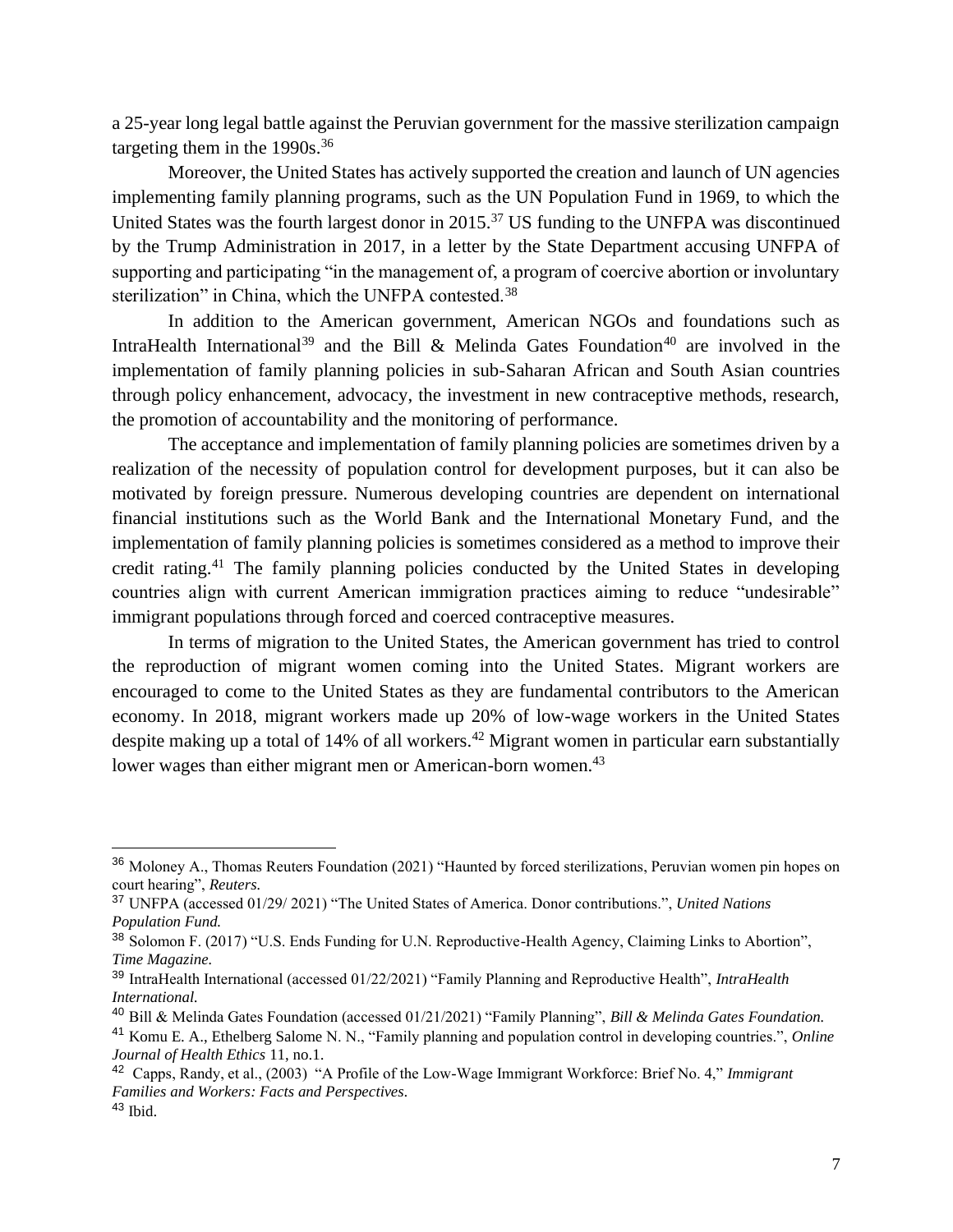| <b>Wage Level</b>           | Foreign-Born Workers |          | <b>Native Workers</b> |          |
|-----------------------------|----------------------|----------|-----------------------|----------|
|                             | Female               | Male     | Female                | Male     |
| Less than minimum           | 13%                  | 9%       | 9%                    | 6%       |
| 100-200% of minimum         | 40                   | 36       | 31                    | 20       |
| $>200\%$ of minimum         | 47                   | 55       | 61                    | 75       |
| <b>Mean Annual Earnings</b> | \$26,700             | \$38,400 | \$29,700              | \$47,500 |

#### TABLE 2. Wage Levels and Income of Workers, by Nativity and Sex, 2002

Source: Urban Institute tabulations from modified March 2002 Current Population Survey.

Using a Marxist framework, one can understand this phenomenon as an exploitative one, where there is a margin of extra profits through hiring migrant workers. These profits include no costs for education, and reduced costs for pension and social security of migrants due to their limited access to social services, reflecting a longer history of the exploitation of (formerly) colonized peoples.

The question we must ask ourselves then is what is the incentive in a capitalist economy to forcibly sterilize migrant women in the United States in 2020? In short, pregnant women are of less economic value than non-pregnant women. Often viewed as a 'liability' and burden on the employer, pregnant women are not considered to be 'productive members of society'. Pregnancy discrimination, although illegal in the United States, still manifests where disclosure of the status of pregnancy can lead to dismissal from jobs, particularly for women of color. A common form of discrimination that persists is that women in low-wage jobs, in which a greater proportion of working migrant women are employed compared to working native-born women, often have strenuous duties, and employers refuse to make accommodations. Migrant women are forcibly sterilized to boost their economic value and productivity as their role within the economy is one that is hyper-exploited.

#### *Racialised Perception of Low Economic Value of Migrant Children*

It is not desirable, through a capitalist lens, to allow migrant women to reproduce, as the children of immigrant women are perceived as economically invaluable and unproductive on account of racialized understandings. The Trump regime's anti-immigrant rhetoric, particularly directed against Latin American countries, has impacted the perception of migrants in the United States. They have been referred to as 'rapists', 'thieves', and 'lazy', which in turn has led to an exacerbated racialized understanding of migrant workers and their children. In light of the forced separation of migrant families in recent years in the United States, migrant women who give birth in detention centers will 'force' the State to provide for the children. This is considered to place additional 'burdens' on the State to ensure minimum protections of migrant children born in detention centers. There is no certainty of the future prospects of the children of migrant women,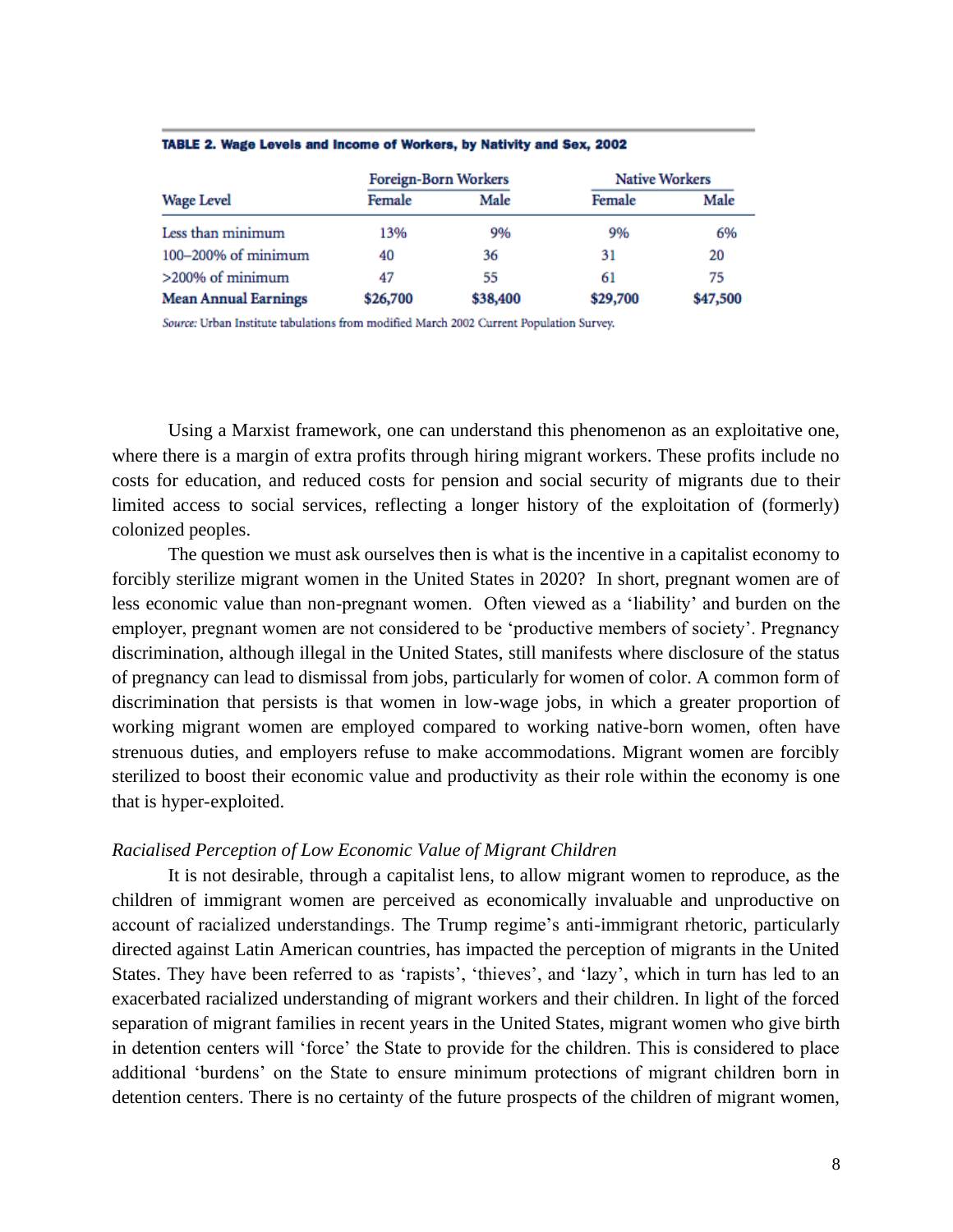and due to systemic racism and inequalities, they will face many more obstacles to success. In short, the risk of potential negative returns on this labor commodity is simply too high for the state.

## *Applying Foucault to the phenomenon of forced sterilizations in the United States*

The socio-racial reasoning for such abusive policies lies in Foucault's theory of biopower and disciplinary power, as previously discussed. Foucault directly linked liberal and neo-liberal governments to the increased usage of biopower.<sup>44</sup> The United States fits into Foucault's existing model. Based on Foucault's theory of biopower, to preserve the desired population and secure their continuance, the undesired population must be exposed to death or at least have their risk of death increased.<sup>45</sup> In the United States, this occurs with undocumented immigrants where strict immigration policies have focused on controlling immigrant bodies rather than prioritizing their individual wellbeing. Private companies, such as the Corrections Corporation of America (CCA) and the GEO Group, Inc., profit off of the consistent migratory flow between the United States and Mexico, thus detaining and deporting illegal immigrants is in their best interest.<sup>46</sup>

By looking at the United States' immigration detention system through Foucault's theories of biopower and disciplinary power, detention is used to mold the undesired population, such as undocumented immigrants, into commodities "docile and capable… of having their bodily movements directed".<sup>47</sup> Furthermore, the United States' policy can be seen as making immigrant bodies mobile, thus rendering their placement in the United States temporary. Having a long-term placement for immigrant bodies does not fit into the narrative of protecting the desired population. Thus, ensuring immigrant women are not fit to reproduce is in the best interest of the United States because having a child in the US renders that child a U.S. citizen due to the 14th Amendment's naturalization clause and United States v. Wong Kim Ark<sup>48</sup>. Detention policies have consequently resulted in immigrant women having their reproductive functions controlled by American border officials.

Forced or coerced contraceptive measures have been continually used as a mechanism of control. In the United States, there is a significant history of sterilizing immigrant women, where from the 1920s to 1960s, thousands of Mexican-American women in California underwent forced sterilizations under the guise of state-mandated eugenics policies.<sup>49</sup> This continued into the 1970s, when the USC Medical Center and Los Angeles County were systematically conducting postpartum forced sterilizations on immigrant women.<sup>50</sup> A recent prominent example of the forced sterilization of immigrant women arose in the ICE detention facility in Irwin, Georgia<sup>51</sup>.

<sup>44</sup> Kristensen, Kasper, (2013), "Michel Foucault on Biopower and Biopolitics." *Helsingfors universitet.*

<sup>45</sup> Inda, Jonathan Xavier, (2002) "Biopower, reproduction, and the migrant woman's body," *Decolonial voices: Chicana and Chicano cultural studies in the 21st century*: 98-112.

<sup>46</sup> Nail, T., (2016), Biopower and control, *Between Deleuze and Foucault*, 247-263.

<sup>47</sup> Foucault, (1993), Surveiller et punir: naissance de la prison, 301/294.

<sup>48</sup> United States v. Wong Kim Ark, 169 U.S. 649 (1898).

<sup>49</sup> Lira, Natalie, and Alexandra Minna Stern, (2014), "Mexican Americans and eugenic sterilization: resisting reproductive injustice in California, 1920–1950," *Aztlán: A Journal of Chicano Studies* 39, no. 2: 9-34. <sup>50</sup> "Madrigal v. Quilligan," 639 F.2d 789, 1981.

<sup>51</sup> Amiri, "Reproductive Abuse Is Rampant in the Immigration Detention System."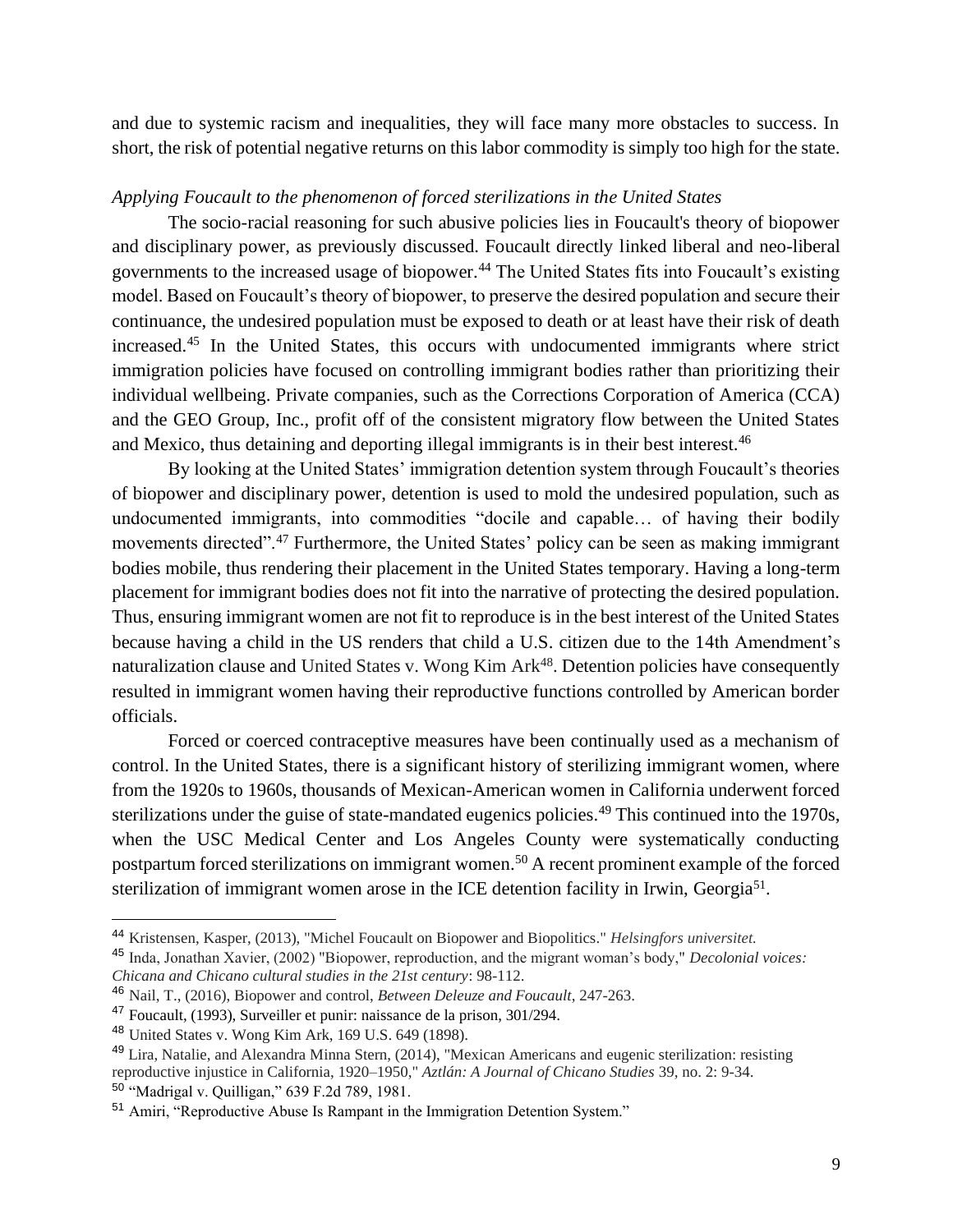Two underlying components of American society further the usage of such forced contraceptive measures: racism and sexism. According to Kristensen, these elements both serve as allowing "the establishment of the biological norm that serves as the ground for interventive procedures and also justifies them".<sup>52</sup>

#### *Racism - Technique of Biopower*

The goal of racism is to fragment and exclude certain groups from the rest of society based on biological features or characteristics.<sup>53</sup> Ultimately, one of the primary functions of racism is social purification which targets and segregates the groups incompatible to the dominant social norms within a state.<sup>54</sup> Racism and biopower are intimately linked because racism is one of the techniques used to implement biopower, according to Foucault and Kirsten.<sup>55</sup> Racism is fueled by societal fear, which "creates boundaries between 'what I am' and 'that which I am not,'" causing the creation of *The Other.<sup>56</sup>* The result of this fear is the creation of racial boundaries with the restriction of the movement of *The Other,* the group that is meant to be separated from the rest of society.<sup>57</sup> Therefore, this idea of racism legitimized eugenics programs in the United States throughout the twenty-first century. To ensure the "lesser races" would not continue to proliferate, states throughout the US instituted eugenics programs to sterilize women of color, particularly immigrant women. A prominent example that was brought to light is the case of *Madrigal vs. Quilligan* (1978), in which a group of Mexican-American women brought a class action lawsuit for being involuntarily sterilized at the University of Southern California--Los Angeles County General hospital moments after giving birth by cesarean section.<sup>58</sup> Although the judge in the case decided in favor of the county medical center, which was affirmed by the Ninth Circuit Court of Appeals (639 F.2d 789), the case prompted California to issue new, stricter guidelines on sterilization procedures and to abolish its state sterilization law that had allowed over twenty thousand unauthorized sterilizations since 1909.<sup>59</sup> The case also brought to light the extent to which Black and Brown women were being controlled and sterilized by the state due to their perceived "overpopulation."

#### *Sexuality - Technique of Biopower*

Along with racism, sexism is one of the critical components legitimating the usage of biopower in the United States' immigration policy. Sexism is directly linked to racism as well

<sup>52</sup> Kristensen, "Michel Foucault on Biopower and Biopolitics."

<sup>53</sup> Foucault, Michel, (1978-79), The Birth of Biopolitics: Lectures at the College de France, , trans. Michel Senellart, Basingstoke: Palgrave Macmillian, 259-60.

<sup>54</sup> Kristensen, "Michel Foucault on Biopower and Biopolitics."

 $55$  Ibid.

<sup>56</sup> Zembylas, Michalinos, "Agamben's theory of biopower and immigrants/refugees/asylum seekers: Discourses of citizenship and the implications for curriculum theorizing," *Journal of Curriculum Theorizing* 26, no. 2 (2010). <sup>57</sup> Ibid.

<sup>58</sup>Stern, Alexandra Minna, "Sterilized in the name of public health: race, immigration, and reproductive control in modern California," *American Journal of Public Health* 95, no. 7 (2005): 1128-38, doi:10.2105/AJPH.2004.041608. <sup>59</sup> Ibid.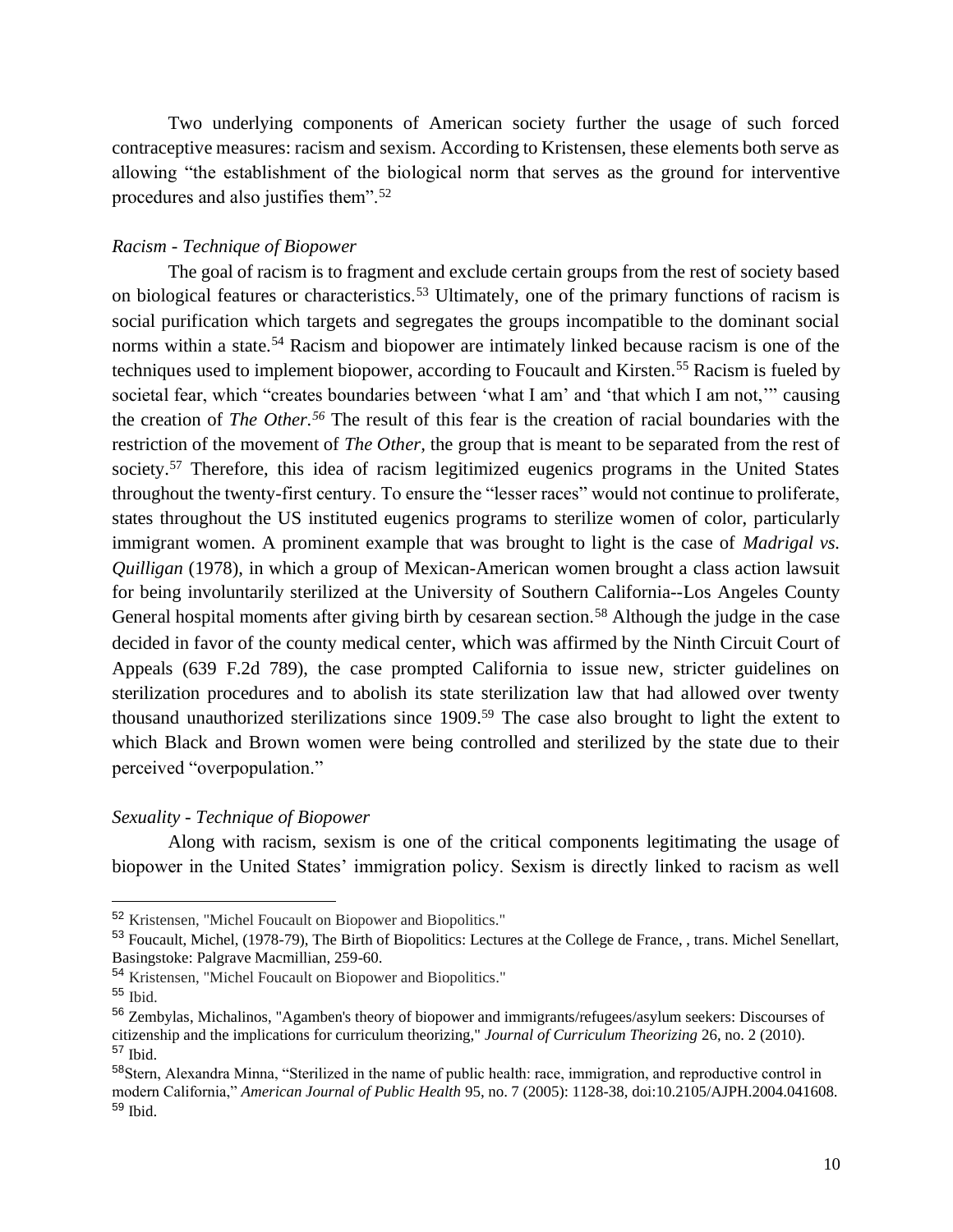because one's sexuality can control the bloodline within a state. By controlling sexuality, the state can discontinue the life of a group of people if they threaten the status quo.<sup>60</sup> This is what has been done with the United States, where the state has used sexism as one of the integral parts of its immigration detention policies. Using forced contraceptive measures allows for the United States to have power over life and the continuance of migrant populations in America. These measures also are a critical submission tool so that these communities conform to the United States' goals of maintaining current power differentials.<sup>61</sup>

The patriarchal idea that women are too irresponsible to control their own reproduction helps further justify the manipulation of immigrant women's bodies.<sup>62</sup> This idea legitimizes taking agency away from immigrant women over their reproductive rights and instead enhances the stereotype that immigrant women are "public charges".<sup>63</sup> *The U.S. Office of Refugee Resettlement*  notoriously has exemplified this stereotype: under Scott Lloyd's leadership in 2017 and 2018, the agency tracked detained immigrant teens' menstrual cycles to determine whether they were pregnant or not.<sup>64</sup> By engaging in such matters, this agency took a sexist approach because their actions show that they did not trust immigrant women to control their own reproduction.

Furthermore, what also bolsters the United States' forced contraceptive measures is the continuing strength of the overpopulation argument as well as the supposed cost burdens of birthing a child on American soil.<sup>65</sup> The overpopulation argument contends that there are too many immigrants, particularly of Latinx origin, which raises fears of disrupting the current power distribution. Immigrant populations with high birth rates are also viewed as welfare-dependent and drains on American resources.<sup>66</sup> This type of thinking also carries over to the medical profession. According to the American College of Obstetricians and Gynecologists' (ACOG) Committee on Ethics, "Among women with identical medical histories, patient race or ethnicity and socioeconomic status were found to influence recommendations for use of intrauterine contraception in ways that may reflect racial and social class stereotypes".<sup>67</sup> Thus, it can be reasoned that doctors are influenced by whether their patient is a recent immigrant to the United States and if such a patient is Latinx. In this study, it was also found that physicians were more likely to conduct a sterilization if the woman was from a marginalized community.<sup>68</sup> ACOG found that "women of color are more likely than white women to report that a sterilization procedure

<sup>60</sup> Kristensen.

<sup>61</sup> Gutiérrez, Elena R., and Liza Fuentes, (2009)."Population control by sterilization: the cases of Puerto Rican and Mexican-Origin women in the United States," *Latino (a) Research Review* 7, no. 3: 85-100.

 $62$  Gomez, Madeline M., (2015), "Intersections at the border: immigration enforcement, reproductive oppression, and the policing of Latina bodies in the Rio Grande Valley," *Colum. J. Gender & L.* 30: 84.

<sup>63</sup> 66 Stat. 163; United States Statutes at Large, Volume 66, 82nd Congress, 2nd Session; An Act to revise the laws relating to immigration, naturalization, and nationality; and for other purposes; Public Law 82-414

<sup>&</sup>lt;sup>64</sup> Anwar, Mehak, (2019), "Here's What To Know About How Trump's Former ORR Director Reportedly Prevented Refugee Abortions," *Elite Daily*, March 17, 2019.

<sup>65</sup> Gutiérrez and Fuentes.

<sup>66</sup> Ibid 92.

 $67$  American College of Obstetricians and Gynaecologists' Committee on Ethics, (2017), "Sterilization of Women: Ethical Issues and Considerations."

 $68$  Ibid.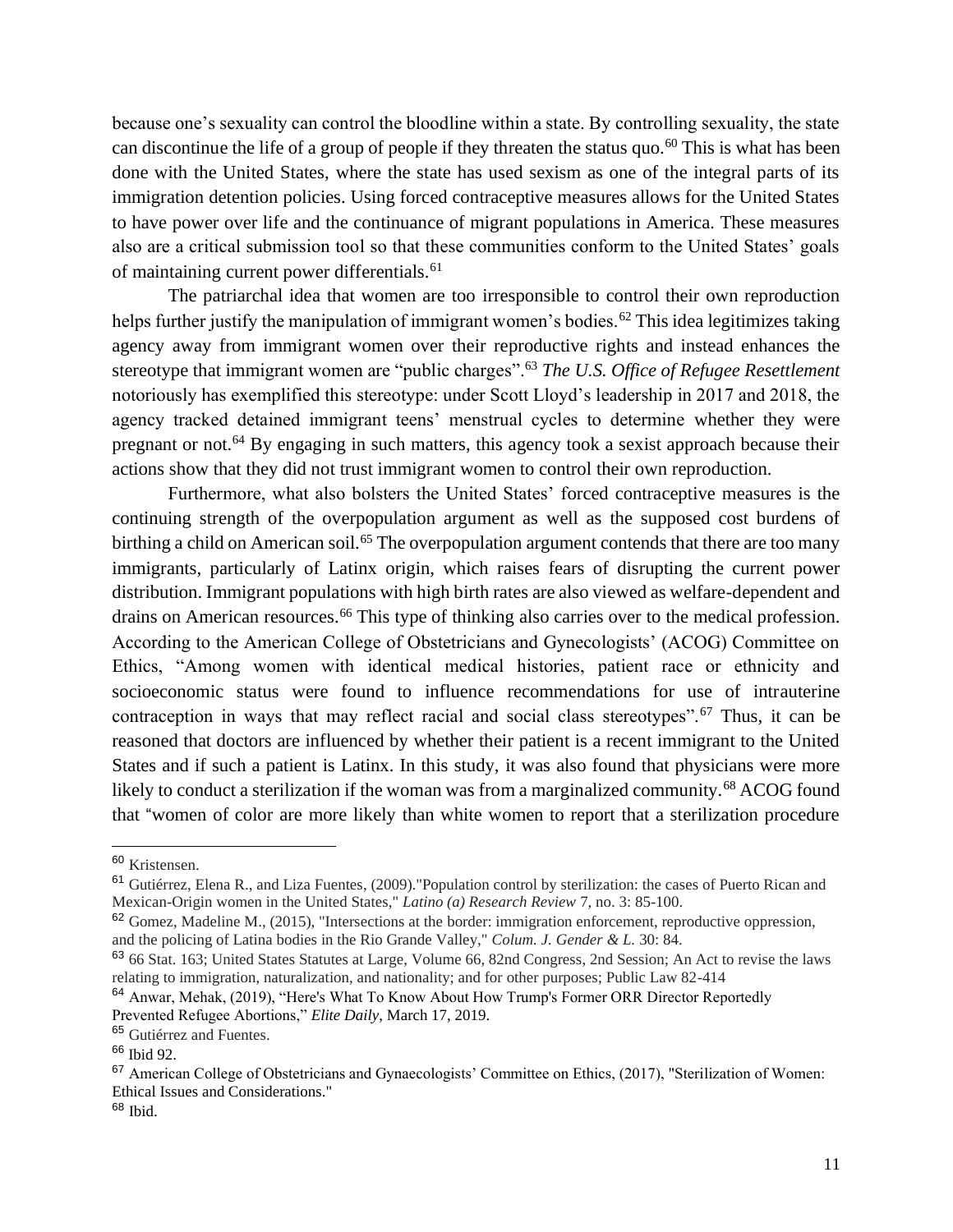prevented them from having desired children," further supporting the idea that immigrant women have less say over their reproductive lives.<sup>69</sup> The findings of this study yet again prove that the patriarchal and racist notion that immigrant women are incapable of handling their own reproductive decisions is ever present in the American medical field.

# *Discussion*

The central research problem we analyzed in this study is the reasoning, both historical and modern, for the United States' usage of forced contraceptive measures on migrant women. From the existing literature and news coverage on these measures, we deduced that economic and social reasons have legitimized this continuing inhumane practice. In terms of economic reasons, we have utilized a Marxist-Feminist framework whereby migrant women are used for the economic gains they can provide for the American economy, namely a disposable, low-wage working population. In terms of social-racial reasons, the United States has used racism and sexism to legitimize their current and previous contraceptive practices. Looking through a racial lens, we found in the literature that immigrant women are depicted as *the Other*--a public charge to be kept out of the mix of American society. From a patriarchal perspective, forced contraceptive measures are used to control migrant women's bodies due to the belief that they are incapable of controlling their own reproductive capacities. In our findings, we found using a Marxist-Feminist lens and Michel Foucault's theory of biopower most applicable to understanding the reasons why the United States would implement forced and coerced contraceptive measures. The US government's current view of migrants is based on whether such migrants could be labor commodities, which aligns with existing Marxist-Feminist thought. Migrants are valued more for the cheap labor and skills they can provide rather than their value as humans. Since pregnant women are more costly for the U.S. government, it is reasonable, in the government's eyes, to prioritize minimizing the likelihood of migrant women's pregnancies. Using Foucault's theory of biopower, cultural and social reasons arise for why the United States would implement forced contraceptive measures. Racism and sexism have been powerful tools used to legitimize the U.S. government's actions. The forms of these two tools have been both subtle and overt, and fear has been a significant factor in shaping both the government's and the public's views of migrant women and their children. Fear has been used to craft racist profiles of migrants as individuals who are vastly different from the public, thus minimizing their acceptance by the general public. Fear has also been used to legitimize sexist approaches to controlling migrant women. The fear of migrant women being incapable of controlling their own reproductive processes has justified the proliferation of patriarchal policies. Ultimately, this has perpetuated outdated, patriarchal ideas surrounding reproduction in both government and the American medical field. The usage of fear in racist and sexist frames aligns with Foucault's theory of biopower because fear is used to mold migrant populations into docile, temporary bodies, thus decreasing their potential power.

A potential limitation in our study is the lack of insight into the minds of the U.S. officials that implemented these policies. To the best of our ability, we gathered literature and empirical

<sup>69</sup> Ibid.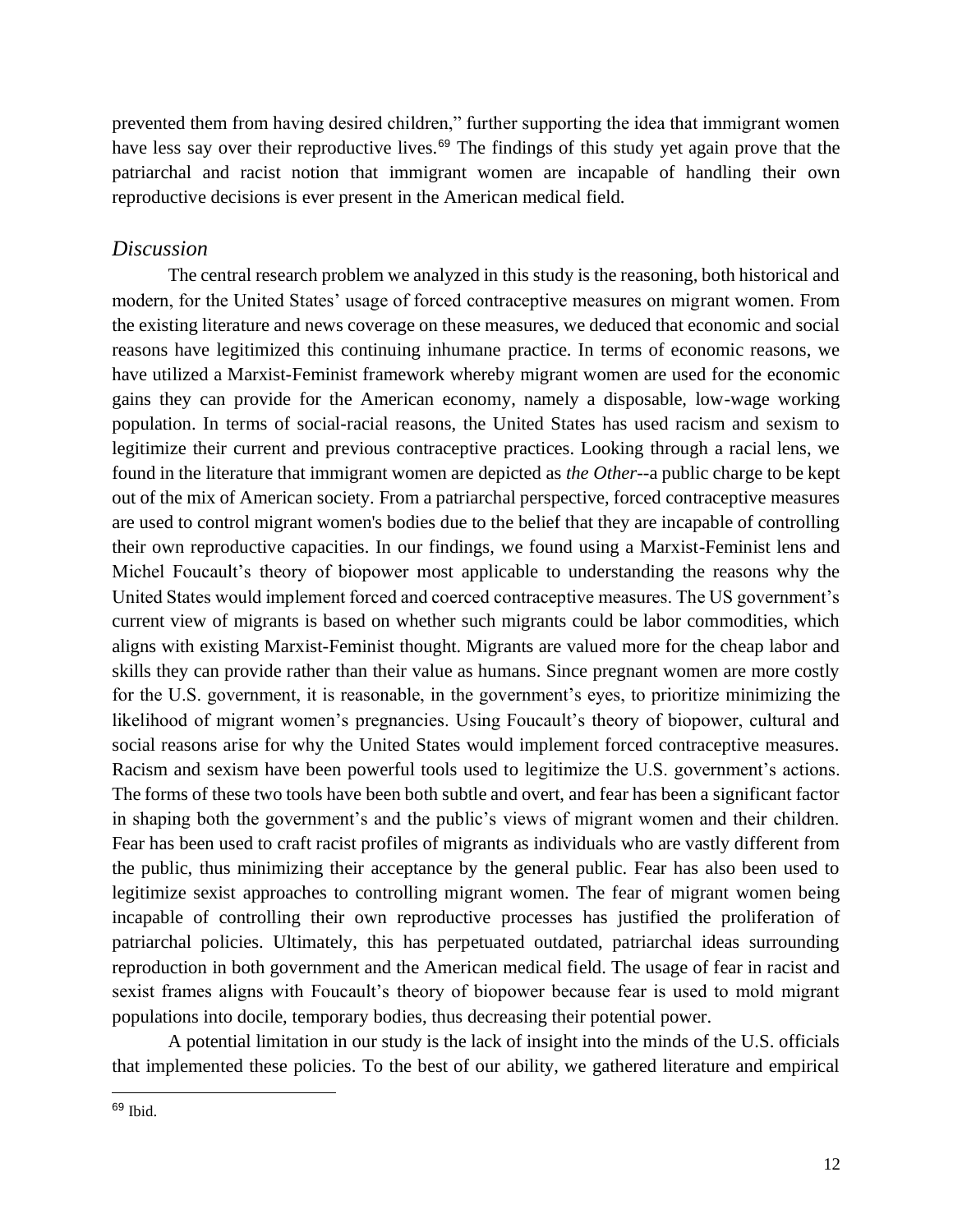evidence to support our claims. However, we did not consult with U.S. officials regarding their perspectives on this issue. Another limitation lies in the nature of the use of forced contraceptive measures. Since these incidents are poorly documented, it is difficult to ascertain the scale of these measures and the number of victims. Thus, our study lacked a quantitative approach to the issue of forced and coerced contraceptive measures due to a lack of concrete data. More rigorous studies in the future would likely involve fieldwork and interviews to collect data and remove some of the ambiguity from this study. Our work could also benefit from further examples of how forced and coerced contraceptive measures are used against migrant women in other contexts outside of the United States, since this current work has been American-centric in its analysis.

## *Conclusion*

Migrant women are highly vulnerable to forced and coerced sterilization measures, which can be separated into three categories in the "typical" migration timeline. First, a woman may choose to migrate due to a perceived or real risk of facing forced sterilization in her home country, as has been the case with many women who fled China during the time of the one-child policy. She may also face forced or coerced sterilization in her home country due to the proliferation of population control policies, in many instances funded by Western countries like the United States, development agencies like USAID, and foundations. In the third category, a woman may then seek refuge in a safe third country, such as the United States, but due to her "undesirability," both racially and economically, to the host country, she may yet again face the risk of forced or coerced sterilization on the same soil that promises safe haven to those facing persecution or cruel and unusual treatment. The cyclical involvement of a country like the US is apparent in each of these circumstances, revealing the bitter irony of a country that purports to support freedom and free choice while also being the breeding grounds of neo-Malthusian philosophy and eugenics.

The multi-faceted approach taken in this paper demonstrates how Foucauldian theories of biopower, as well as Marxian theories of capitalism can help explain how the state tries to mitigate the risk of racially and economically "inferior" women by taking away their reproductive capacities. This safeguards the "nation" from the potential offspring of these women, which would be a further economic burden on the state. While the fertility and motherhood of white women is upheld and encouraged, the reproduction of indigenous women, migrant women of color, and women with disabilities is actively discouraged by the state.

Through our analysis of the United States' approach to forced and coerced contraceptive measures, from its support of population control measures abroad to its use of forced sterilization against women in ICE detention centers, we applied the relevant theories to a real-world case study. Brief comparisons between the United States and that of other countries where forced and coerced contraceptive measures have been carried out, like Slovakia, Israel, Peru, and Bolivia, provide some context for the most recent Irwin County ICE detention cases while illustrating the unfortunate extent of coerced reproductive control worldwide, despite the prohibition of such practices by national, regional and international human rights law and dispositions.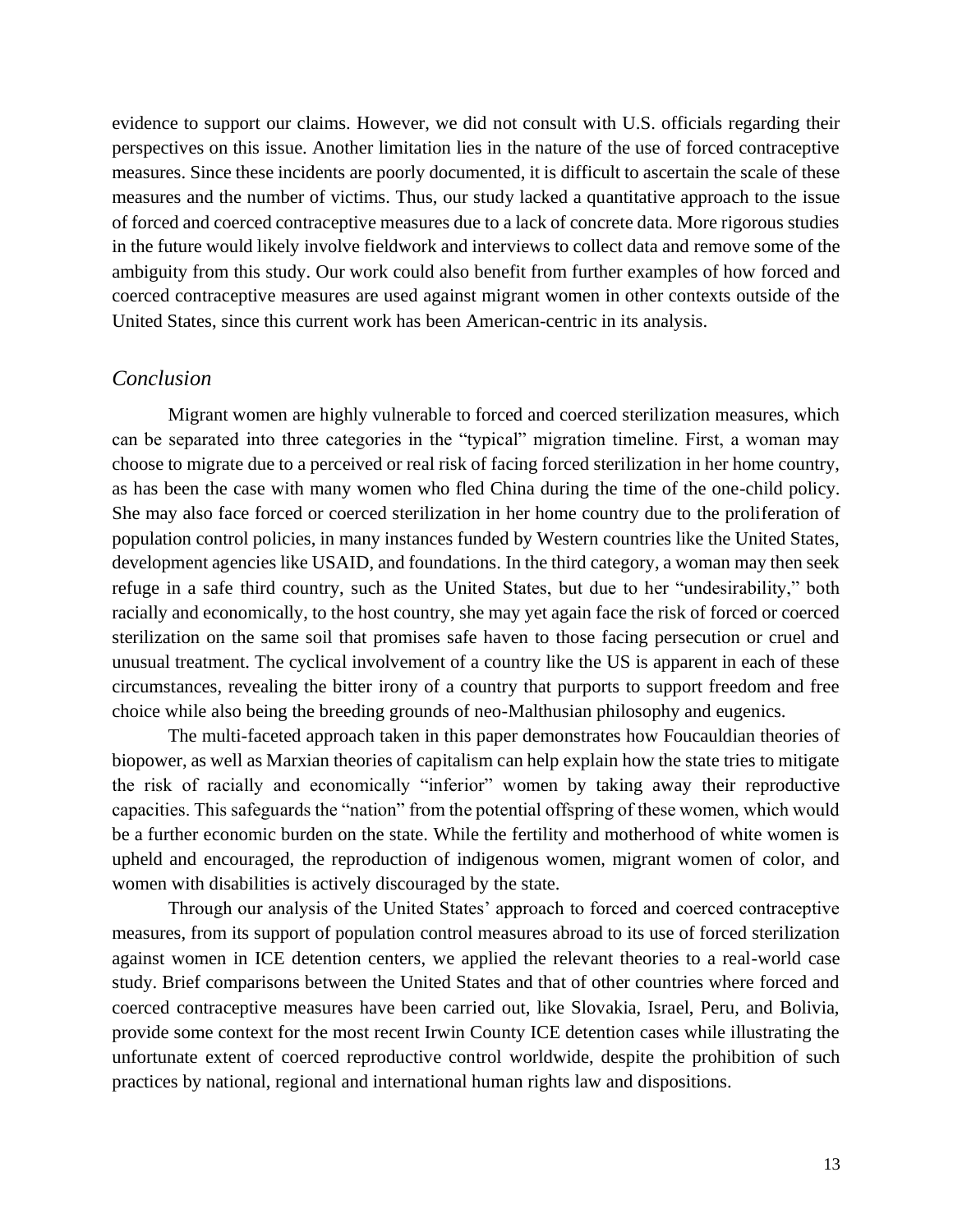Our study could garner attention towards U.S. current and past measures involving the control over migrant women's reproductive processes. Hopefully, our analysis will motivate those involved in developing these policies to reconsider their current practices and thus include migrant women's perspectives and experiences within their policy prescriptions.

**Bibliography**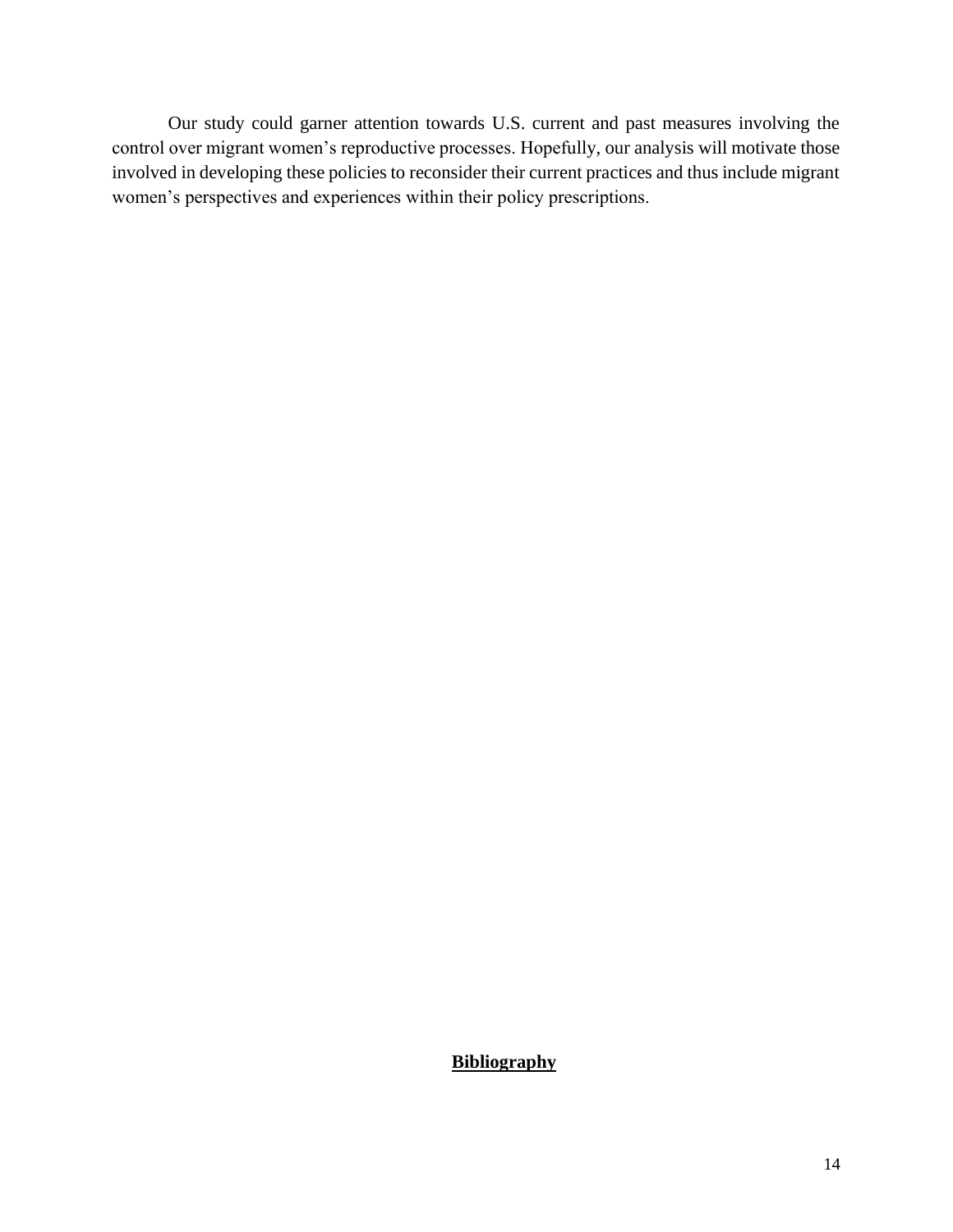- 66 Stat. 163; United States Statutes at Large, Volume 66, 82nd Congress, 2nd Session; An Act to revise the laws relating to immigration, naturalization, and nationality; and for other purposes; Public Law 82-414
- American College of Obstetricians and Gynaecologists' Committee on Ethics, (2017), "Sterilization of Women: Ethical Issues and Considerations."

Amiri, Brigitte. 2020. "Reproductive Abuse Is Rampant in the Immigration Detention System." American Civil Liberties Union. September 23, 2020. [https://www.aclu.org/news/immigrants-rights/reproductive-abuse-is-rampant-in-the](https://www.aclu.org/news/immigrants-rights/reproductive-abuse-is-rampant-in-the-immi)[immigration-detention-system/](https://www.aclu.org/news/immigrants-rights/reproductive-abuse-is-rampant-in-the-immi)

Anwar, Mehak. 2019. "Here's What To Know About How Trump's Former ORR Director Reportedly Prevented Refugee Abortions." Elite Daily. Elite Daily. March 17, 2019. [https://www.elitedaily.com/p/who-is-scott-lloyd-trumps-former-orr-director-is-in-some-hot](https://www.elitedaily.com/p/who-is-scott-lloyd-trumps-former-orr-director-is-in-some-h)[water-16962310.](https://www.elitedaily.com/p/who-is-scott-lloyd-trumps-former-orr-director-is-in-some-h) 

Bill & Melinda Gates Foundation (accessed in 2021) "Family Planning"

European Court of Human Rights. (2012). "I.G. and others v. Slovakia."

Deleuze, April 8, 1986, Lectures de Cours sur Michel Foucault

Federici, Silvia, (2018), "Witches, Witch-hunting and Women." *New Frame.*

- Federici, Silvia. (2003). *Caliban and the witch: Women, the body and primitive accumulation.* New York : London: Autonomedia ; Pluto.
- Foucault, M. (1978-79) *The Birth of Biopolitics: Lectures at the College de France*, trans. Michel Senellart (Basingstoke: Palgrave Macmillian, 259-60)

Foucault, M. (1993). *Surveiller et Punir: Naissance de la Prison*, 301/294

- Gomez, Madeline M. (2015). "Intersections at the border: immigration enforcement, reproductive oppression, and the policing of Latina bodies in the Rio Grande Valley." *Colum. J. Gender & L.* 30: 84.
- Gutiérrez, Elena R., and Liza Fuentes. (2009)."Population control by sterilization: the cases of Puerto Rican and Mexican-Origin women in the United States." *Latino (a) Research Review* 7, no. 3: 85-100.
- Inda, Jonathan Xavier. (2002). "Biopower, reproduction, and the migrant woman's body." *Decolonial voices: Chicana and Chicano cultural studies in the 21st century*: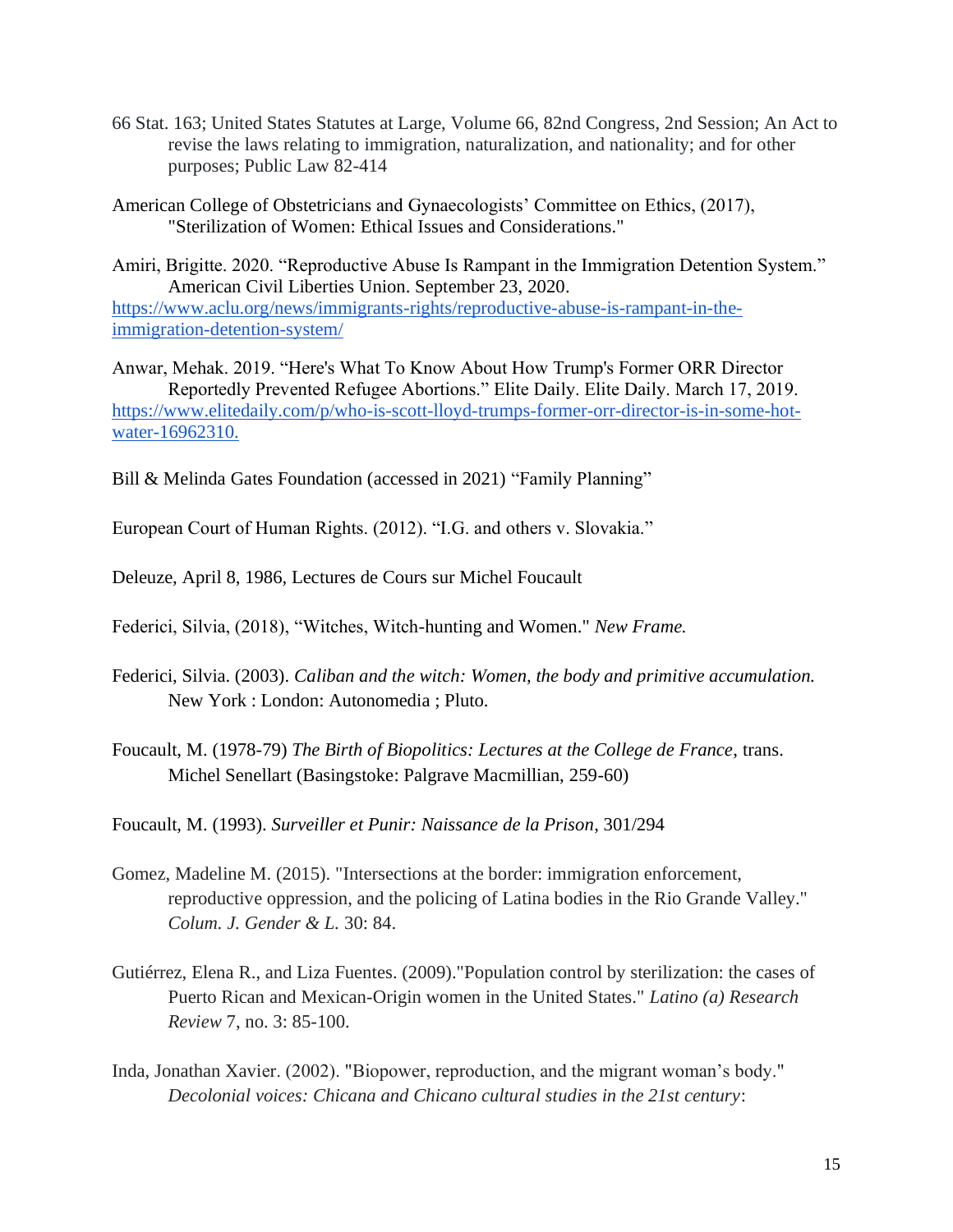98-112.

Inter-American Court of Human Rights (2017) "I.V. v. Bolivia"

- IntraHealth International, (accessed in January 2021), "Family Planning and Reproductive Health", *IntraHealth International.*
- Kuumba, Komu, E. (2015) "Family planning and population control in developing countries: Ethical and sociocultural dilemmas." *Online Journal of Health Ethics 11*, no*.*1.

Kristensen, Kasper. (2013). "Michel Foucault on Biopower and Biopolitics." *Helsingfors universitet.*

- Lira, Natalie, and Alexandra Minna Stern. (2014). "Mexican Americans and eugenic sterilization: resisting reproductive injustice in California, 1920–1950." *Aztlán: A Journal of Chicano Studies* 39, no. 2: 9-34.
- Moloney A. (2021) "Haunted by forced sterilizations, Peruvian women pin hopes on court Hearing" *Reuters.*
- Monica Bahati. (2003). "Perpetuating Neo-Colonialism through Population Control: South Africa and the United States." Africa Today Health Issues in Africa (3rd Qtr., 1993) 40.3 (1993). Indiana University Press. [http://www.jstor.org/stable/4186924?origin=JSTOR](http://www.jstor.org/stable/4186924?origin=JSTOR-pdf>)[pdf&gt](http://www.jstor.org/stable/4186924?origin=JSTOR-pdf>)
- Morgan, Jennifer L. (2018) "Partus Sequitur Ventrem: Law, Race, and Reproduction in Colonial Slavery." *Columbia Law School*, Small Axe Inc. pp. 1–22., doi: DOI 10.1215/07990537- 4378888.
- Mosher S. W. (2019) "How Peru forced poor women to get sterilized and robbed one mother of her Life"
- Nail, T. (2016). Biopower and control. *Between Deleuze and Foucault*, 247-263.
- Sifris, Ronli. (2016). The involuntary sterilisation of marginalised women: power, discrimination, and intersectionality. Griffith Law Review. 25. 1-26. 10.1080/10383441.2016.1179838.
- Solomon F. (2017) "U.S. Ends Funding for U.N. Reproductive-Health Agency, Claiming Links to Abortion", *Time Magazine.*